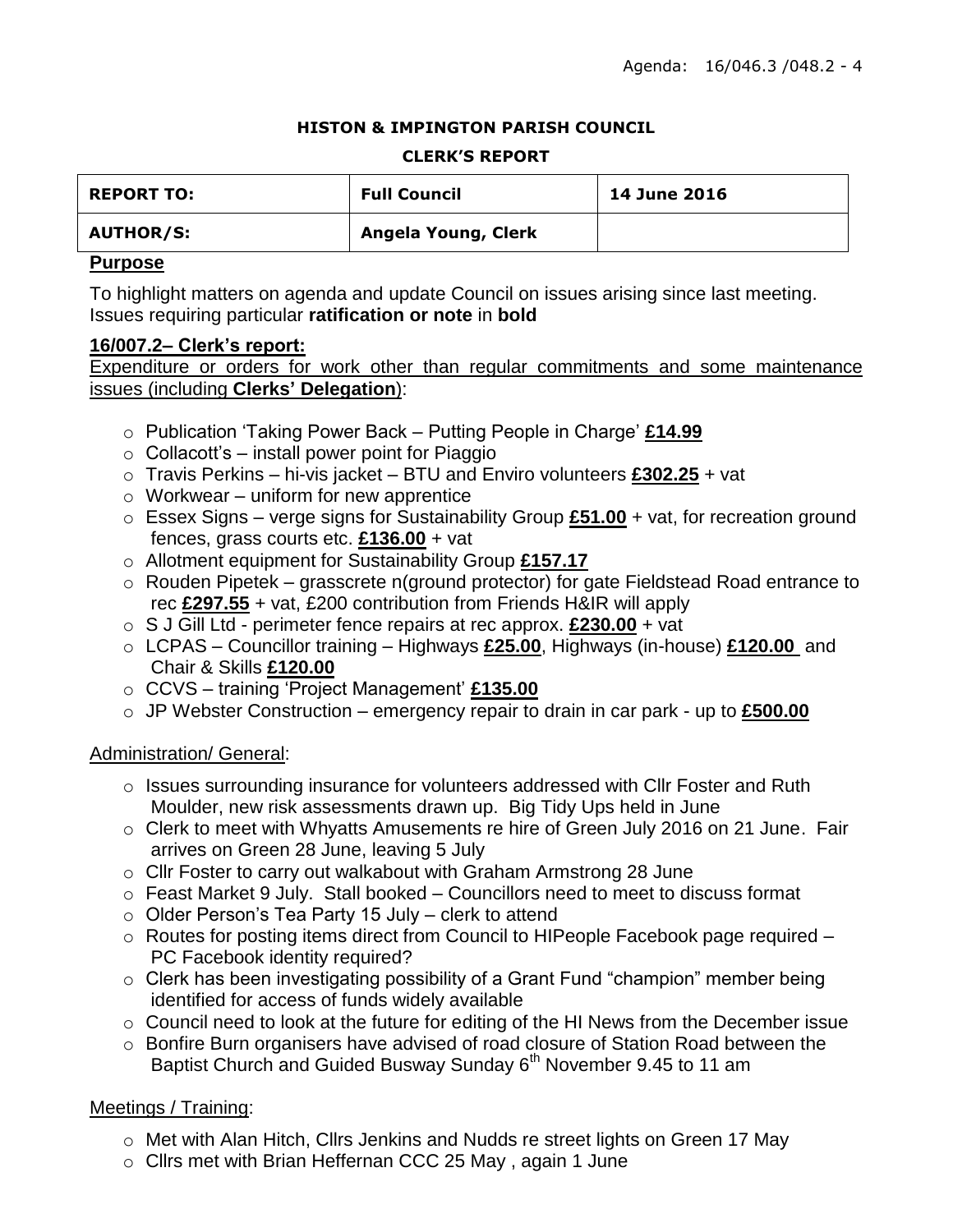- o Cllr Foster met with Rob Mungovan SCDC 8 June
- $\circ$  Cycleabout of open spaces (1 of 2) took place 19 May
- o Mental Health meetings have continued locally
- o DWP attended Devolution event in London 1 June
- o Clerk met with Cllr Jenkins and NP member to discuss proposals from Enventure 13 June
- o Highways Course postponed 13 June due to illness
- o Police Panel held 14 June. Cambs Police & Crime Commissioner newsletter update sent via ecops
- o Launch of The Generation Game held 20 June
- o Clerk Cllrs Teague and Butcher to attend "Project Management Tools & Techniques" training day 27 June at £45 per person
- o Chairman Skills and Roles training 27 June at Community Room 7 9pm
- o Clerks & Councillors Catch Up Day CAPALC 15 July Cllr Payne willing to attend
- o CAPALC training for Councillors available at Sutton during September. Please contact Clerk if interested in new councillor training or refresher training as local delivery training can be arranged. Training delivery by LPCAS also under review
- o Cllr Foster attending Homefield & Hereward Residents meeting 14 July

### Staff matters and holiday/TOIL dates:

- o AY now routinely takes Wednesday as day off. LM continues to take Fridays. Both are subject to change if diary/workload dictates
- o **Please note clerk holiday dates in your diary if you are affected by attendance hours**
- $\circ$  CP normally now in parish office Tuesday Friday, with more limited hours Monday.
- o AC normally in parish office Monday Wednesday**, term time only**
- o Staff meeting held 24 May
- $\circ$  CP holiday 8 July 22 July inclusive
- $\circ$  LM holiday 14 July 18 July inclusive
- $\circ$  AC finishes for term 11 July last junior youth club
- o **Please let Clerk know your holiday dates** as this aids arrangements in the Council diary

Author: Angela Young 14.06.16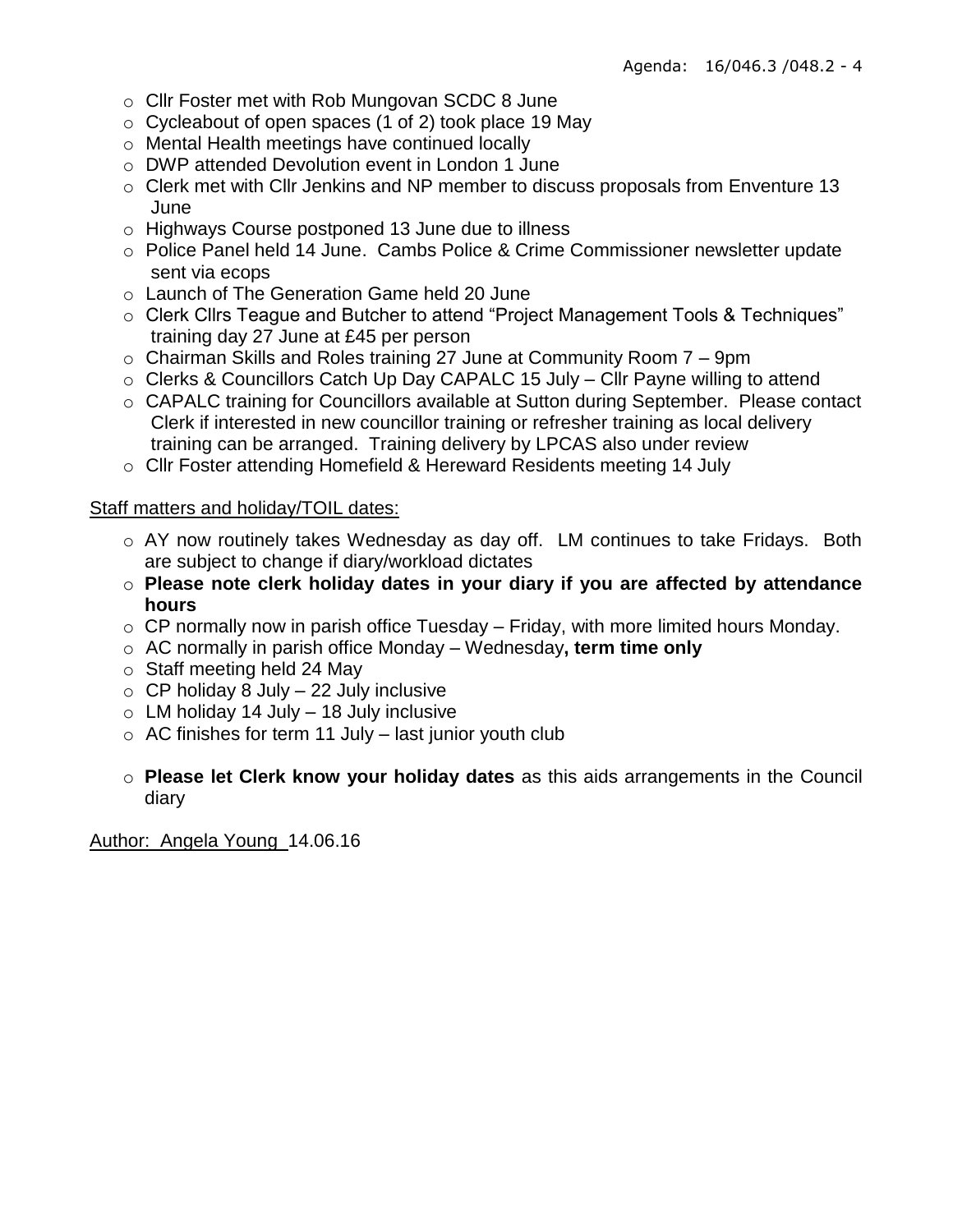#### **HISTON & IMPINGTON PARISH COUNCIL**

#### **FINANCE REPORT**

| <b>REPORT TO:</b> | <b>Full Council</b>                          | <b>15 June 2016</b> |
|-------------------|----------------------------------------------|---------------------|
| <b>AUTHOR/S:</b>  | <b>Lynda Marsh, Office</b><br><b>Manager</b> |                     |

# **Purpose**

To list accounts paid by delegated approval, and payment of outstanding accounts

o Accounts paid by delegated approval – to note only:

| <b>Expenses paid</b><br>by DDR |                                                                                             |            |        |          |
|--------------------------------|---------------------------------------------------------------------------------------------|------------|--------|----------|
| <b>Beneficiary</b>             | <b>Description</b>                                                                          | <b>Net</b> | Vat    | Gross    |
| Barclaycard                    | Padlocks for cricket nets and grass courts                                                  | 42.82      | 8.56   | 51.38    |
| Barclaycard                    | Computer sundries, Sustainability Group purchases<br>for allotment, signs, ground protector | 730.81     | 107.86 | 838.67   |
| <b>PWLB</b>                    | Freehold loan - pmt 22 of 50                                                                | 2,719.69   | ۰      | 2,719.69 |
| Sharp (Copy IT)                | Copier reading                                                                              | 57.74      | 11.54  | 69.28    |
| <b>Total</b>                   |                                                                                             | 3,551.06   | 127.96 | 3,679.02 |

| <b>Expenses paid</b>     |             |       |       |       |
|--------------------------|-------------|-------|-------|-------|
| by cheque                |             |       |       |       |
| <b>Beneficiary</b>       | Description | Net   | Vat   | Gross |
| <b>Berrvcroft Stores</b> | Fertilizers | 60.50 | 12.10 | 72.60 |
| <b>Total</b>             |             | 60.50 | 12.10 | 72.60 |

# **Accounts for approval:**

| <b>Expenses paid by</b>   |                                               |            |        |           |
|---------------------------|-----------------------------------------------|------------|--------|-----------|
| <b>BACS</b>               |                                               |            |        |           |
| <b>Beneficiary</b>        | Description                                   | <b>Net</b> | Vat    | Gross     |
| <b>World of Computers</b> | Office laptops                                | 993.00     | 198.60 | 1,191.60  |
| <b>CAPALC</b>             | Annual affiliation fee                        | 842.25     |        | 842.25    |
| AmeyCespa                 | Trade waste - recreation ground               | 520.00     | 104.00 | 624.00    |
| AmeyCespa                 | Trade waste - burial ground                   | 520.00     | 104.00 | 624.00    |
| Play Inspection Co        | 3 x play area inspections                     | 187.50     | 37.50  | 225.00    |
| <b>SCDC</b>               | Costs re uncontested election - Histon Parish | 165.00     |        | 165.00    |
| <b>SCDC</b>               | Costs re uncontested election - Impington     | 120.00     |        | 120.00    |
|                           | Parish                                        |            |        |           |
| Wilby & Burnett           | Contract manager fee - cricket nets           | 1,250.00   | 250.00 | 1,500.00  |
| <b>Buchans Landscape</b>  | Grasscutting - April                          | 976.95     | 195.39 | 1,172.34  |
| Ridgeons                  | Sand, Ioam, emulsion                          | 240.06     | 48.01  | 288.07    |
| PCC St Andrew's           | Room hire - EOM meeting                       | 42.00      |        | 42.00     |
| Luke Harnwell             | Staff hire at Youth Bar (HFC)                 | 180.00     |        | 180.00    |
| A R Cowley                | Youth expenses                                | 35.99      |        | 35.99     |
| Broxap Ltd                | Tennis net winders                            | 44.80      | 8.96   | 53.76     |
| R Hovells                 | Office cleaning                               | 30.00      |        | 30.00     |
| L M Dewar                 | Pavilion cleaning - April and May             | 622.28     |        | 622.28    |
| <b>Travis Perkins</b>     | Sample hi-vis jackets                         | 9.75       | 1.95   | 11.70     |
| M3 Administration         | Wages, NI and pension                         | 13,366.77  |        | 13,366.77 |
|                           | Rec Groundsmans expenses                      | 25.53      |        | 25.53     |
| Total                     |                                               | 20,171.88  | 948.41 | 21,120.29 |